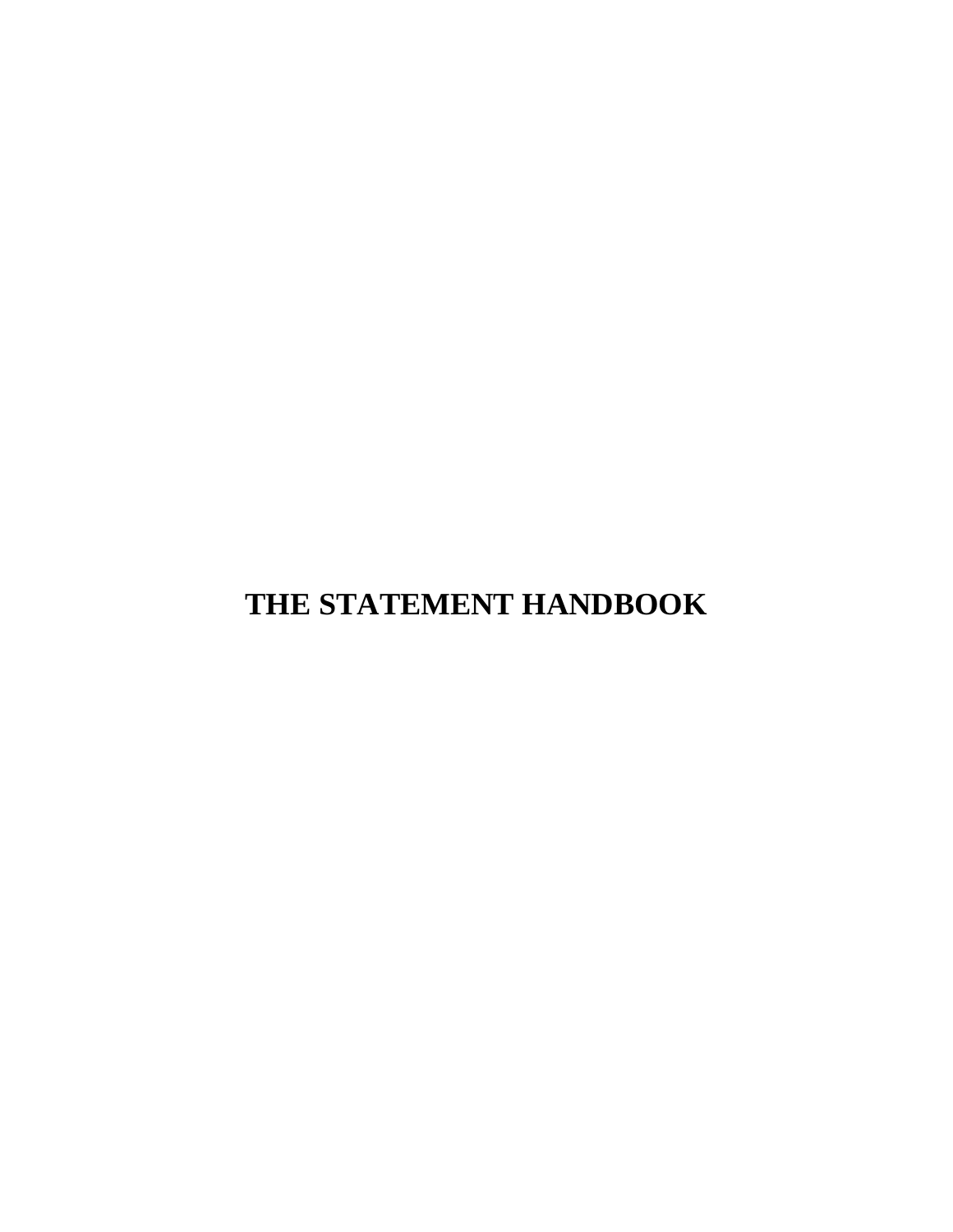### **Mission Statement**

The Statement student newspaper provides the students of Middle Georgia State University with "all the news that is news" around campus. It is the expectation of the University that the student newspaper will be staffed with well-qualified and responsible editors and staff.

### **Staff Agreement**

All staff members must be registered for at least 3 credit hours and maintain a 2.0 institutional GPA. Those in leadership positions must be registered for a minimum of 4 credit hours. All staff members are expected to attend mandatory training sessions scheduled by the Student Media Coordinator. In order to validate your application, it is necessary for the Student Media Coordinator to check your GPA and Middle Georgia State University Student ID number. For payment purposes, we must also have your Social Security number and a completed W-9 form. Completion of a staff application gives the Student Media Coordinator permission to review this information for business purposes only. Your Middle Georgia State University student ID and Social Security numbers will not be shared with students.

You must also read and agree to abide by our Plagiarism Policy and Ethics Statement below. By signing and submitting this Staff Agreement, you signify that you have read and understand all these materials including Plagiarism Policy and Ethics Statement, as well as the Middle Georgia State University Student Handbook, the Middle Georgia State University RSO Handbook and the Middle Georgia State University Student Media Bylaws. You may not work for or receive payment for the student newspaper until you have done so.

If you have any questions, comments or suggestions concerning the information within these documents or any aspect of Middle Georgia State Student Media, please get in touch with the Acting Student Media Coordinator, Dr. Andre Nicholson at [andre.nicholson@mga.edu](mailto:andre.nicholson@mga.edu) or 478- 471-5789.

#### **Plagiarism Policy**

Plagiarism at Middle Georgia State University student media shall be defined as submitting another person's work, whether previously published or not, as your own, or taking portions of another person's work, whether published or not, and presenting them as your own in your work without properly attributing them to the person who created the work. In terms of the law, if the plagiarized work is then published in the newspaper, on the Web or broadcast, it is called copyright infringement. These rules apply to staff of the student newspaper, both the newsroom and advertising.

Any person caught committing plagiarism and/or copyright infringement will face the following disciplinary action:

- 1. The employee will be immediately fired from the student media and will never be permitted to work for any Middle Georgia State University student media again.
- 2. The Editor-in-Chief or any other editor or coordinator may submit the student's name to the University's judicial system for adjudication and punishment.
- 3. A person who commits copyright infringement must pay all costs related to settling with any aggrieved party. For example, if the writer of a previously published piece demands payment,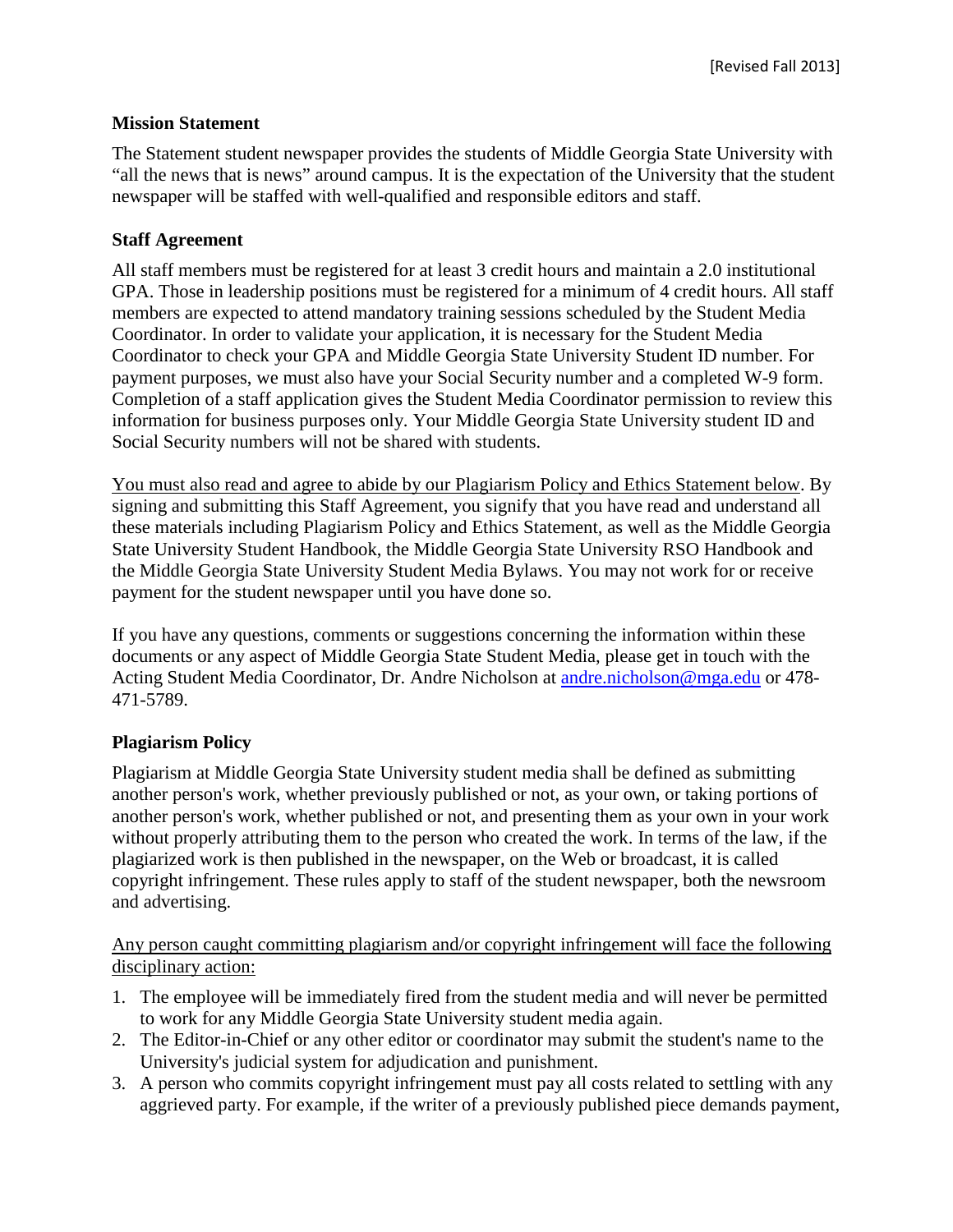the student who committed the plagiarism must pay the requested price to the Student Media, which will then pay the person to whom payment is owed.

4. Any student refusing to fulfill the financial obligations incurred from copyright infringement will have his/her records and registration frozen by the University until the debt is settled.

# **Job Descriptions**

## **All staff members**

- Shall represent the student newspaper in a professional and positive manner
- Are at liberty to work with, or in, other club organizations on campus, as long as there is no conflict of interest (see ethics guidelines), nor conflicting work hours
- Are encouraged to write columns, generate story ideas and editorial ideas.

Payment stipend for this position is a minimal sum for volunteer participation in student publications work that is not considered an employment relationship by the U.S. Department of Labor.

# **Managers and Editors:**

- 1. Assist the Editor-in-Chief in all assigned duties
- 2. Create and facilitate an open and inviting atmosphere
- 3. Attend regularly scheduled meetings and training sessions
- 4. Be available and a resource for all staff
- 5. Meet regularly with the Editor-in-Chief to keep him/her updated on progress and any potential problems or concerns
- 6. Assist Editor-in-Chief in the recruitment of new staff members
- 7. In conjunction with the executive staff, assist in the determination of content and general layout of the newspaper
- 8. Act as a liaison between the newspaper and the University community
- 9. Take pride in and accountability for your area of responsibility
- 10. Maintain a minimum (but announced) schedule of office hours in order to address all potential concerns of the staff and Middle Georgia State University community.

# **Editor-in-Chief Application and Appointment Process**

The list of qualifications and the application process is designed to promote participation from all members of the student body and to secure the services of an individual who is motivated to provide positive leadership to the members of the staff:

- 1. Be enrolled at Middle Georgia State University for a minimum of 6 credit hours and have a minimum cumulative grade point average (GPA) of 2.5.
- 2. Have successfully exited all Learning Support requirements.
- 3. Be willing to complete training as assigned, including the Middle Georgia State University Recognized Student Organization training session and mandatory student newspaper fundamentals training sessions.
- 4. Work with the Student Media Coordinator to schedule staff training sessions in the various aspects of newspaper production.
- 5. Have strong communication skills and ability to motivate staff.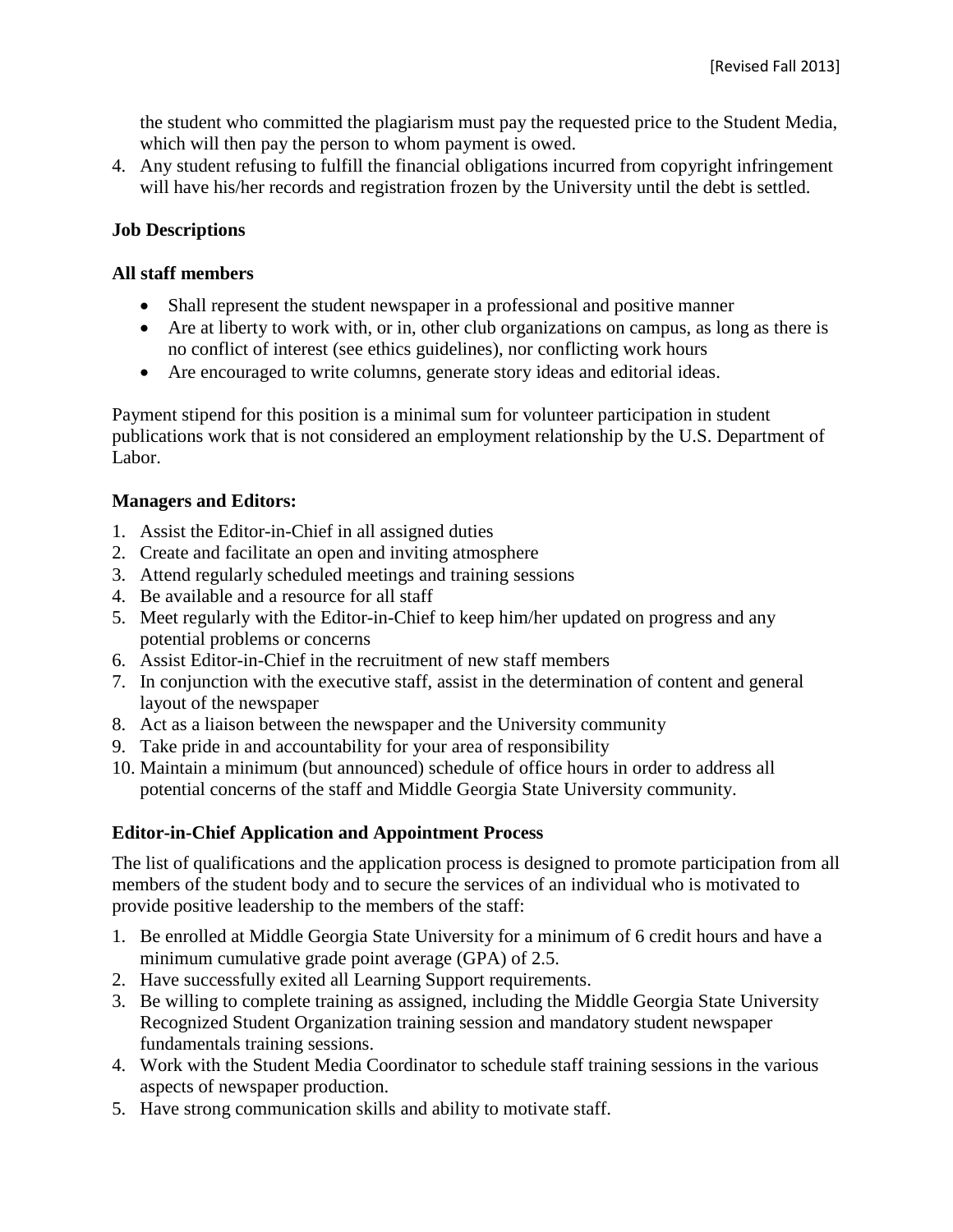- 6. Be computer literate and willing to learn additional computer skills.
- 7. Maintain office hours (19.5 hours per week).
- 8. Be willing to work closely with the Student Media Coordinator and the Student Media Advisory Board.
- 9. Understand that Dean of Students will be asked to provide information related to the candidate's disciplinary history.

#### **It is preferred that candidates have previous experience with the student newspaper or other newspaper (high school, college, or other)**

### **Application process**

- 1. Candidates are required to submit three examples of previously published work. All writing samples should be submitted in hard copy. One sample should be a graded paper from a class.
- 2. Candidates must submit a statement describing his/her vision for the student newspaper.
- 3. Candidates must submit a current resume.
- 4. Résumé, copies of previous work, and vision statement must be delivered to the attention of Andre Nicholson, Acting Student Media Coordinator, [andre.nicholson@mga.edu](mailto:andre.nicholson@mga.edu) by the posted deadline.
- 5. The chair of the Student Media Advisory Board will convene a meeting of the Board for review and selection of the successful candidate. The Student Media Coordinator will advise the successful candidate in writing of his/her appointment.

\* The successful applicant will receive a stipend roughly equivalent to the salary of a student assistant working 19.5 hours per week.

#### **Editor Statement of Understanding and Acceptance**

Let it be known that \_\_\_\_\_\_\_\_\_\_\_\_\_\_\_\_\_\_\_\_\_\_\_\_\_\_\_ has been appointed by the Student Media Advisory Board of Middle Georgia State University to the position of Editor of the student newspaper. The term of this appointment will be from \_\_\_\_\_\_\_\_\_\_\_\_\_\_\_ to \_\_\_\_\_\_\_\_\_\_\_\_\_\_.

This position is directly advised by the Student Media Coordinator. http://www.mga.edu/arts-sciences/docs/mca/student\_media\_bylaws\_MGSC\_2013.pdf With the signing of this "Statement of Understanding and Acceptance" the person named above:

- 1) Has read and agrees to abide by Middle Georgia State University Student Media Bylaws [\(http://www.mga.edu/arts-sciences/docs/mca/student\\_media\\_bylaws\\_MGSC\\_2013.pdf\)](http://www.mga.edu/arts-sciences/docs/mca/student_media_bylaws_MGSC_2013.pdf) before the term of appointment begins.
- 2) Has read and agrees to follow the position description for this position.
- 3) Knows that attendance at board meetings, retreats, and/or training sessions may be required. Has read the established procedures for organizations receiving allocations from student activities fees.
- 4) Will enforce all deadlines as established by staff and contracts.
- 5) Understands that the payment for this position is a minimal sum for volunteer participation in student publications work that is not considered an employment relationship by the U.S.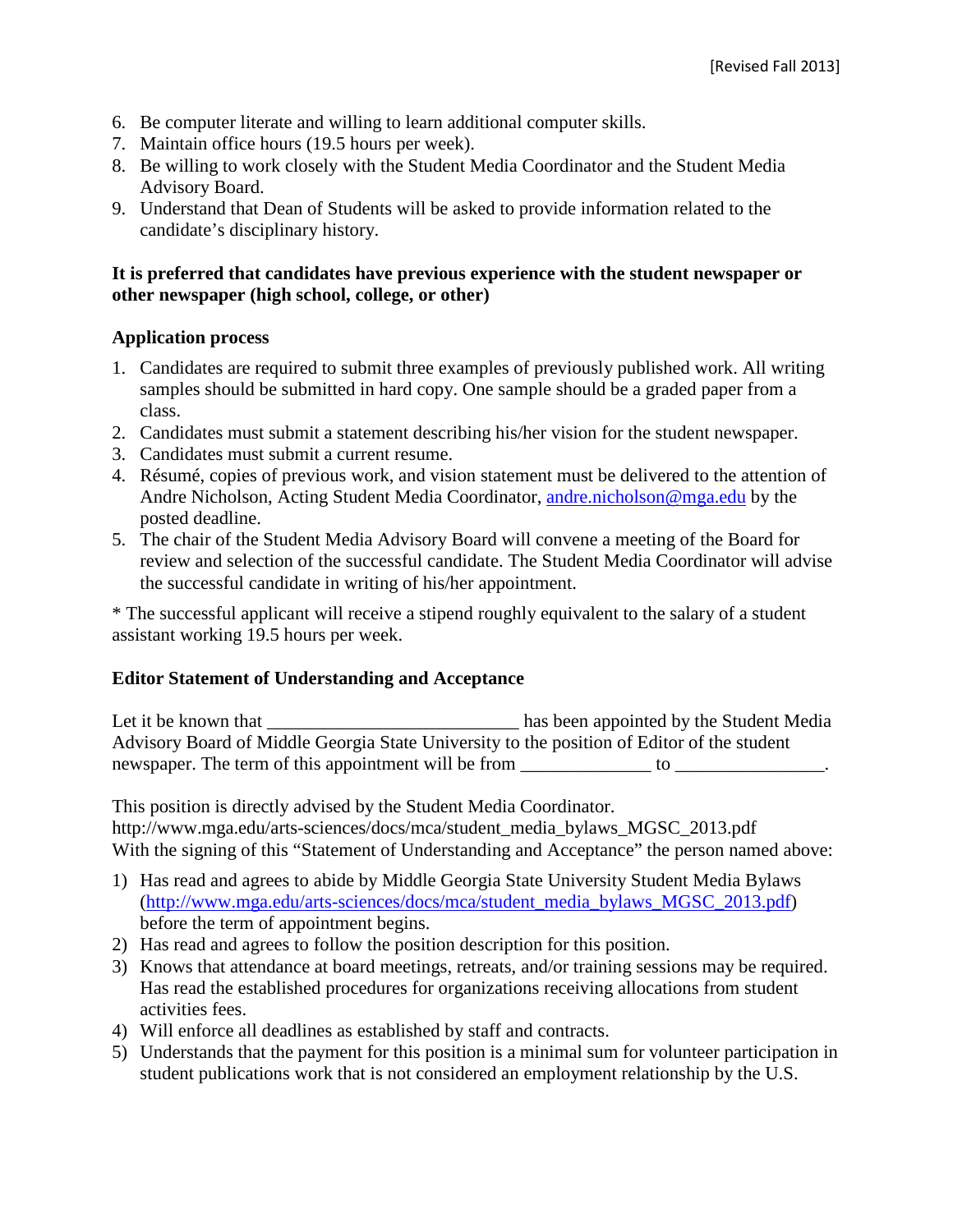Department of Labor. The successful applicant will receive a stipend roughly equivalent to the salary of a student assistant working 19.5 hours per week.

Commission payment for advertisements sold and for reimbursements is permitted but the Editor cannot accept payment for doing the work designated for any other positions, whether filled or unfilled.

- 6) Clearly understands that Middle Georgia State University publications are published for all students and other segments of the University and not just a small group.
- 7) Is expected to have read and to abide by the laws of libel, right of privacy, obscenity, and similar existing laws, as well as the current staff manual and Student Media Bylaws.

| Signature: | Jate: |  |
|------------|-------|--|
|            |       |  |

## **Editor Position Description**

The Editor is responsible for the overall operations of the newspaper. The Editor oversees production of newspaper, develops and implements production schedule, determines and implements budget, recruits and trains staff, and selects/hires/fires editorial staff. The Editor must keep staff/managers/editor information confidential and secure according to the **HIPPA act.** The Editor may receive college credit for work, under internship guidelines. It is the Editor's responsibility to ensure that all tasks, from planning to distribution, are completed.

The Editor must be familiar with and meet the requirements of the Student Media Bylaws, the application and appointment process and statement of understanding and acceptance.

The Editor is a Middle Georgia State University student leader and represents the student newspaper at any and all functions.

## **Specific Duties:**

- 1. Motivate and maintain entire staff by assisting the other editors and managers in creating and facilitating an open and inviting atmosphere.
- 2. Oversee the organization of the staff and the assignment of tasks so that the paper is published in an orderly manner and by deadline.
- 3. Supervise all positions to ensure the fulfillment of job responsibilities, explaining and enforcing all deadlines and policies with the staff.
- 4. In conjunction with the executive staff, determine procedures for the submission of press releases
- 5. Hold regularly scheduled meetings for all staff and act as chair at these meetings.
- 6. Meet regularly with the Student Media Coordinator to keep him/her updated on progress and any potential problems or concerns (i.e., legal, ethical, internal discipline, budgets, equipment needs, etc.). Provide a bi-annual report (or specifically a semester-by-semester report) of duties and send to Student Media Coordinator.
- 7. Maintain a minimum of 19.5 scheduled office hours per week in order to address all potential concerns of the staff and Middle Georgia State community and for the on-campus production of the newspaper.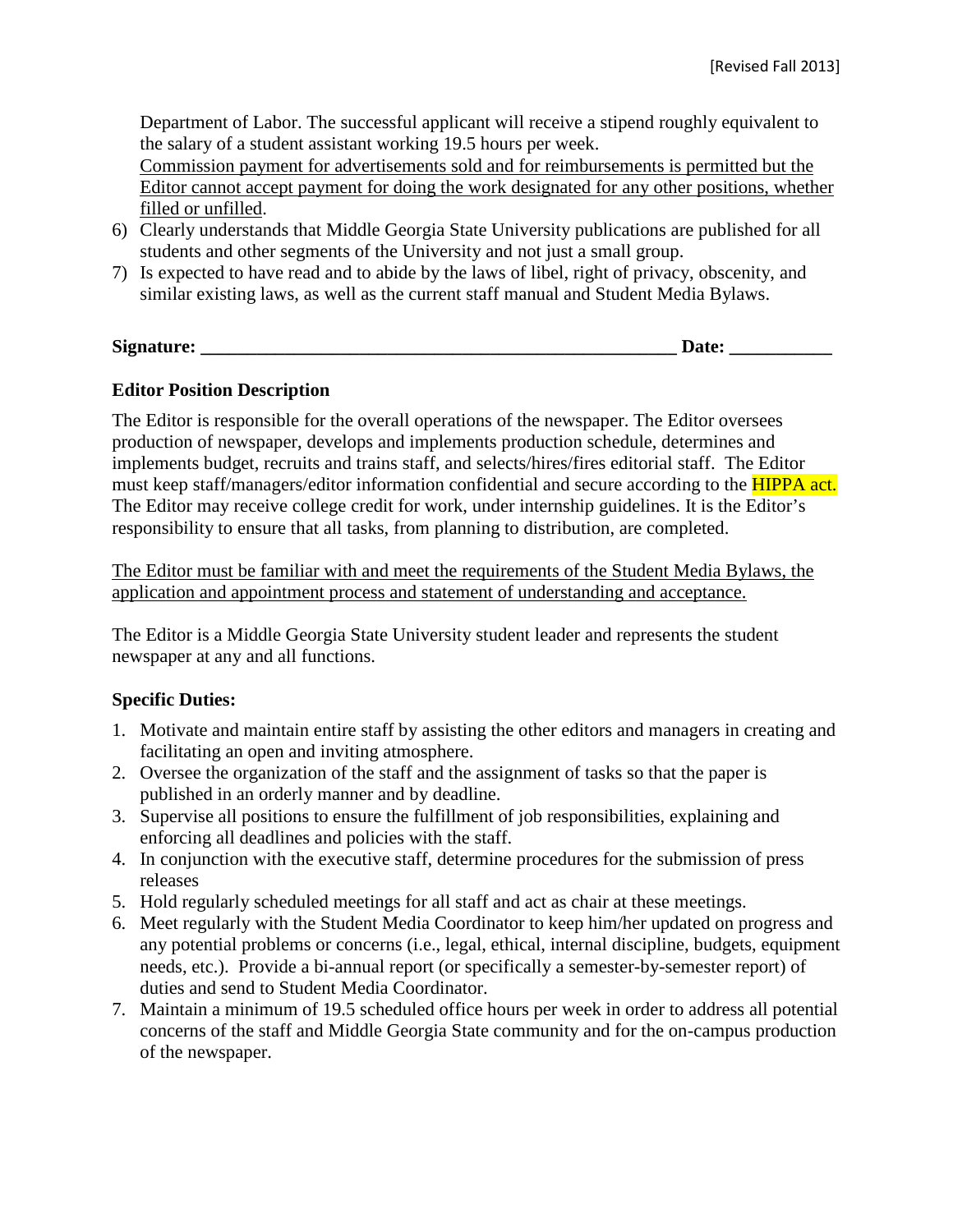- 8. With the Student Media Coordinator, organize workshops for students, staff writers, editors and managers and organize campus and off-campus events for The Statement staff and recruits.
- 9. Represent the newspaper at all Student Media Advisory Board meetings, or provide a substitute. In conjunction with the editorial board/executive staff, determine content and general layout of the newspaper.
- 10. Employ techniques that ensure accuracy (fact checking/verification) and since this is a learning environment, meet with the Student Media Coordinator weekly to go over the previous week's issue.

### **Layout/Design Editor**

The Layout/Design Editor for the student newspaper is responsible for all production functions and operations of the newspaper. It is the Layout Editor's responsibility to ensure that all tasks of the production assistants, from planning to deadlines, are completed. The Layout Editor is responsible for all layout and design responsibilities as defined by the Editor-in-Chief. While not involved in editorial/news value decisions, the Layout Editor may be asked for input by the editorial staff.

#### **Specific Duties:**

- 1. Consult and work with the Advertising Manager and Editor-in-Chief to determine space reservations for advertising and ensure that advertising commitments are accounted for. Based on advertising, determine the number of pages of the paper, in consultation with the Editor-in-Chief.
- 2. Motivate, train, and maintain production staff; create and facilitate an open and inviting atmosphere; supervise production positions to ensure the fulfillment of job responsibilities. Actively participates in layout and design workshops.
- 3. Oversee the photo cropping and placement and layout and paste-up of editorial and advertising copy so that the paper may be completed and published in an orderly manner and by deadline. Makes final decisions for story and picture layout with consultation from EIC and proofs pages for grammar, word usage and spelling according to the Associated Press Style Manual. Writes headlines. Makes corrections to proofed pages.
- 4. Maintain regular contact with Publishing Company. Ensure the newspaper is properly formatted and delivered to Publisher on time.
- 5. Collaborate with the Managing Editor in terms of receiving articles in a timely manner and general layout of content and graphics.
- 6. Meet regularly with the Editor-in-Chief to keep him/her updated on progress and any potential problems or concerns
- 7. Maintain a minimum schedule of office hours in order to address all potential concerns of the staff in production manager capacity
- 8. Act as a liaison between the Editor-in-Chief and production staff.
- 9. The Layout & Design Editor will be offered a monthly stipend of \$125. Bonuses or additional pay is at the discretion of the EIC, with consultation and approval from the Student Media Coordinator.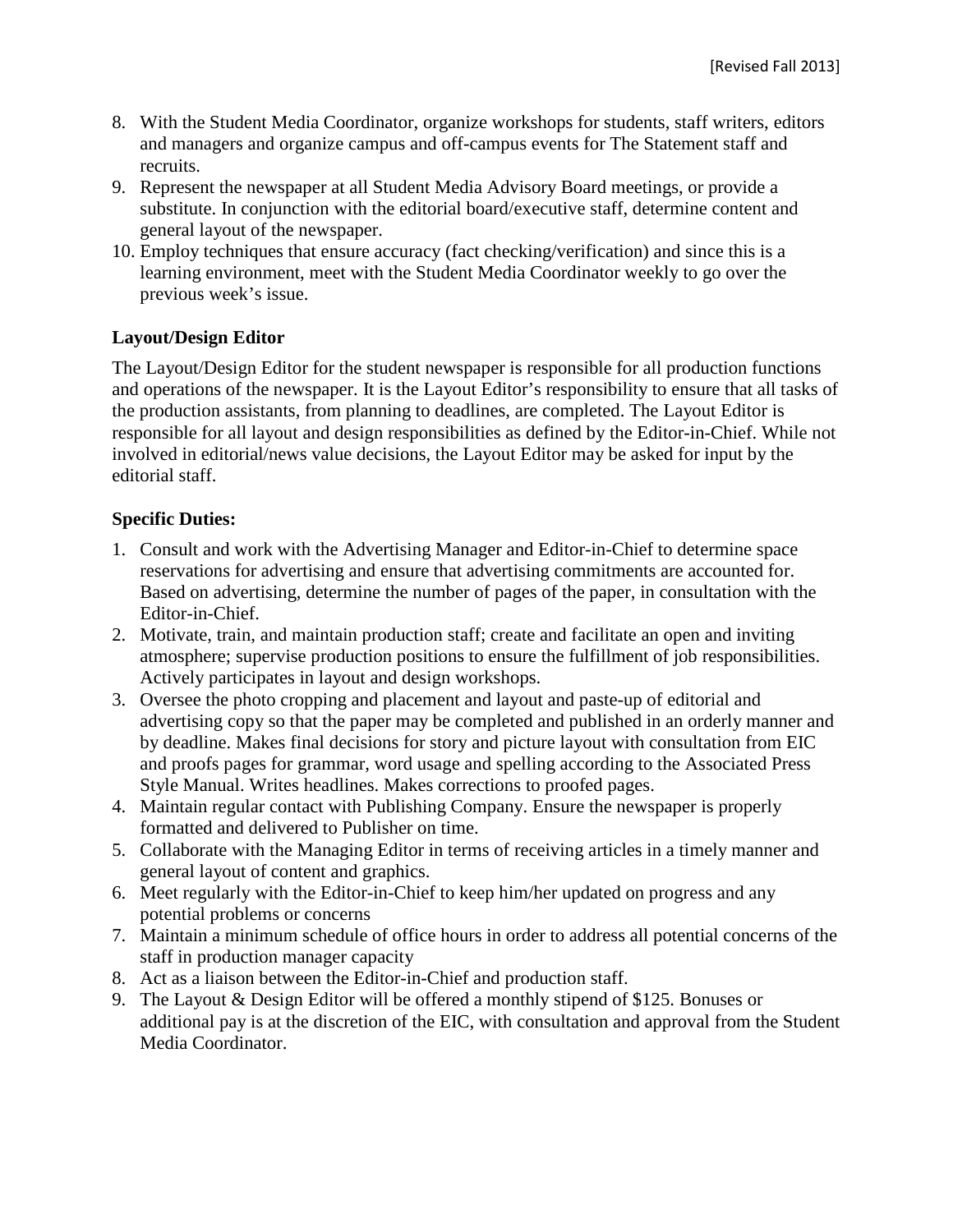### **Managing Editor/Copy Editor**

The Managing Editor oversees staff including Photo Editor/Art Director, section editors, writers and cartoonists. The Managing Editor works closely with Editor-in-Chief on content, writes editorials, assist writers with feature stories, and makes story, beat and photo assignments. The Managing Editor duties also include working with EIC, advisers and Student Media Coordinator in the training staff in the proper usage of grammar and AP style as used the newspaper; training staff in writing skills; assisting Editor-in-Chief and section editors in final copy review, editing, and alterations (to include AP style, grammar, spelling, correct titles and fact checking). The Managing Editor shall attend at least one meeting a week and must notify the Editor-in-Chief by e-mail or phone if he/she cannot attend. The Managing Editor is required to write only two stories a month. The Managing Editor serves on the editorial board and acts as Editor-in-Chief, when Editor-in-Chief is not present. The Managing Editor is paid a monthly stipend of \$100. Bonuses or additional pay is at the discretion of the EIC, with consultation and approval from the Student Media Coordinator.

### **Art Director/Photo Editor**

Duties of the Art Director/Photo Editor include supervising and ensuring completion of photo assignments for the newspaper. He/she is responsible for The Statement photo equipment; training photo personnel; processing digital photos through applicable software; creating and maintaining photo files. Art Director/Photo Editor and Photographers will receive e-mails from the Managing Editor and/or Editor-in-Chief regarding assignments. Story ideas are welcome and photographers are encouraged to attend meetings, workshops and off-campus events and activities. Art Director/Photo Editor is paid a monthly stipend of \$100. Bonuses or additional pay is at the discretion of the EIC, with consultation and approval from the Student Media Coordinator.

#### **Section Editors/Copy Editors**

Assist Editor-in-Chief in determining story coverage; supervise, train, and motivate section writers; actively and aggressively seek and assign stories for respective section; enforce and meet deadlines; format and design assigned section; review, edit, proof, and take responsibility for all copy in assigned section. Attend staff meetings including virtual meetings. Let Managing Editor or Editor-in-Chief know if you cannot attend. Each editor is paid a monthly stipend of \$70. Bonuses or additional pay is at the discretion of the EIC, with consultation and approval from the Student Media Coordinator.

## **Online Editor**

The Online Editor is responsible for updating the student newspaper website and placement of all Web content. The Online Editor will also assist as needed with other aspects of newspaper production as needed, including graphics, building ads and other duties as determined by the Editor-in-Chief.

#### **Specific Duties:**

- 1. Oversees production and maintenance of newspaper's website.
- 2. Ensures all stories and images are posted in a timely fashion.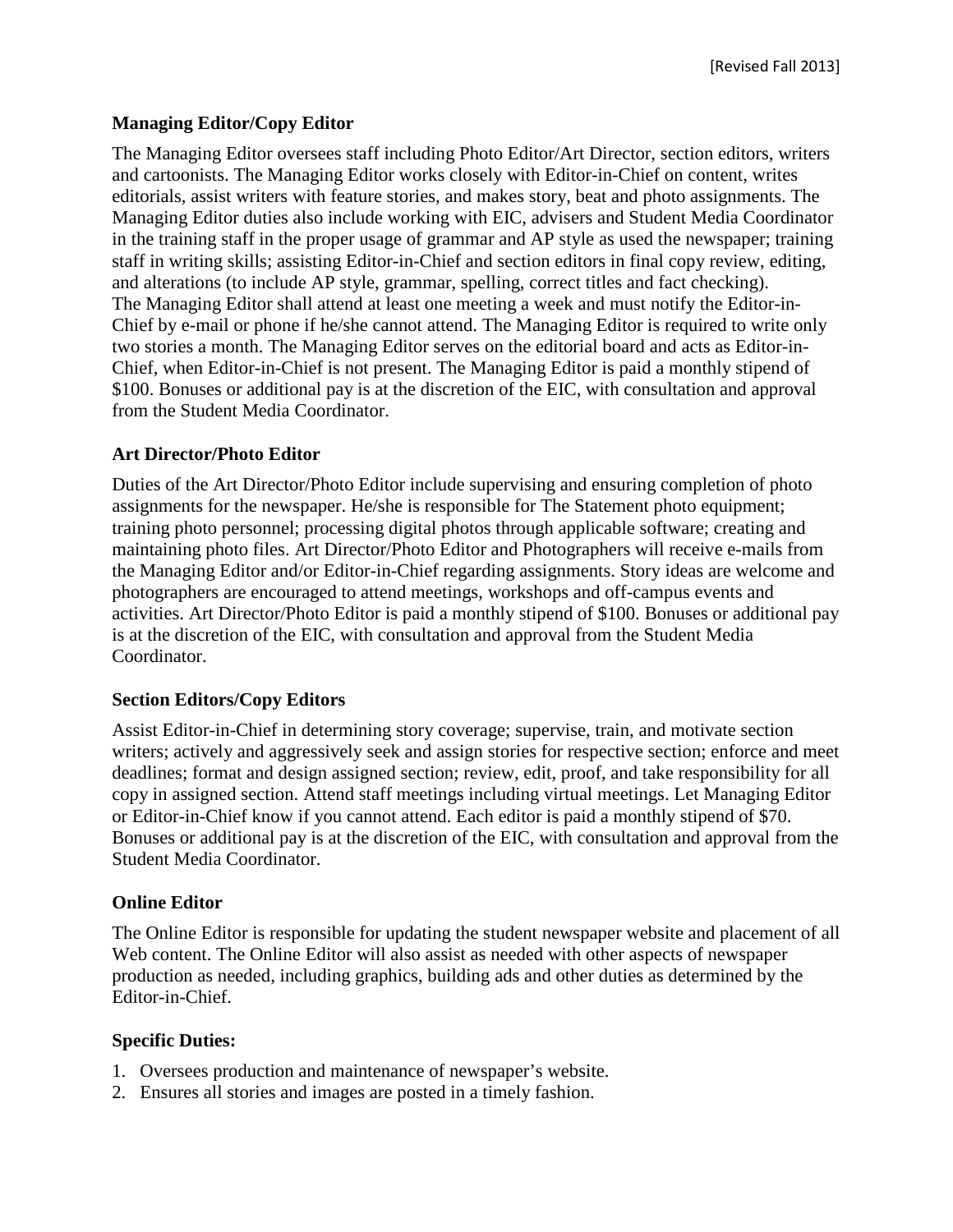- 3. Helps to establish online-only content, including contests, multimedia presentations, surveys and other appropriate components and spearheads all website endeavors.
- 4. Ensures that important breaking news stories are updated between editions.
- 5. Responds to e-mail related to the newspaper's website.
- 6. Serves as a member of the editorial board, assisting in developing opinions and researching editorials, and attends all editorial staff meetings.
- 7. Keeps in consistent contact with the Editor-in-Chief, informing him/her of changes implemented to the website.

The Online Editor is paid a monthly stipend of \$100. Bonuses or additional pay is at the discretion of the EIC, with consultation and approval from the Student Media Coordinator.

## **AP Stylebook Policy for all editors**

All editors will be given an AP Stylebook, have to sign for it and are expected to return it at the end of the school year or once no longer an editor. The books are property of the Middle Georgia State University student newspaper and are for use by editors and staff. Editors may purchase their books for \$10 at any time, and staffers may purchase any remaining books at the same price, with the money going to the purchase of new AP Stylebooks. Additional copies will be available for use by student newspaper staffers, who also have to sign the books out and be given the option to purchase. At least one copy should remain in the office at all times. There also are older volumes available as reference materials in the office as well. Those who sign out, but do not return the books will be fined \$20 and all stipends/reimbursements will be held and/or garnished to recoup the fine. A hold will also be placed on academic records until the fine is paid or the book is returned.

#### **Staff Reporters**

Cover beats regularly, providing ongoing story ideas and stories on a regular basis by deadline. Reporters are responsible for improving the quality and content of all stories, as directed by supervising editors. Reporters are paid a stipend of \$7 per on-time story (no cap). All staff reporters report regularly on campus news, on assigned beat (department/division/office) and meet regularly assigned department/division/office chairs and/or directors. Reporters may be paid more for taking a regular beat (at the discretion of the EIC).

All staff writers must generate story ideas, attend one meeting a week or notify editor why not; participate in workshops and training provided by the student newspaper and Student Media Coordinator; participate with collaborating media organizations. Senior Staff Writers work closely with Managing Editor; work closely with Junior Staff Writers; and act as a mentor for assigned Junior Staff Writer. This includes providing feedback to Managing Editor regarding mentorship; Senior Staff Writers participate in aiding Managing Editor and Student Media Coordinator with writing workshops.

#### **Cartoonists**

Cartoonists shall contribute both ideas and art for the publication. Cartoonists shall consult with the Editorial Board. Pay is \$7 per cartoon published. Cartoonists may submit work for any publication and as often as possible; however, there is NO guarantee that the work will be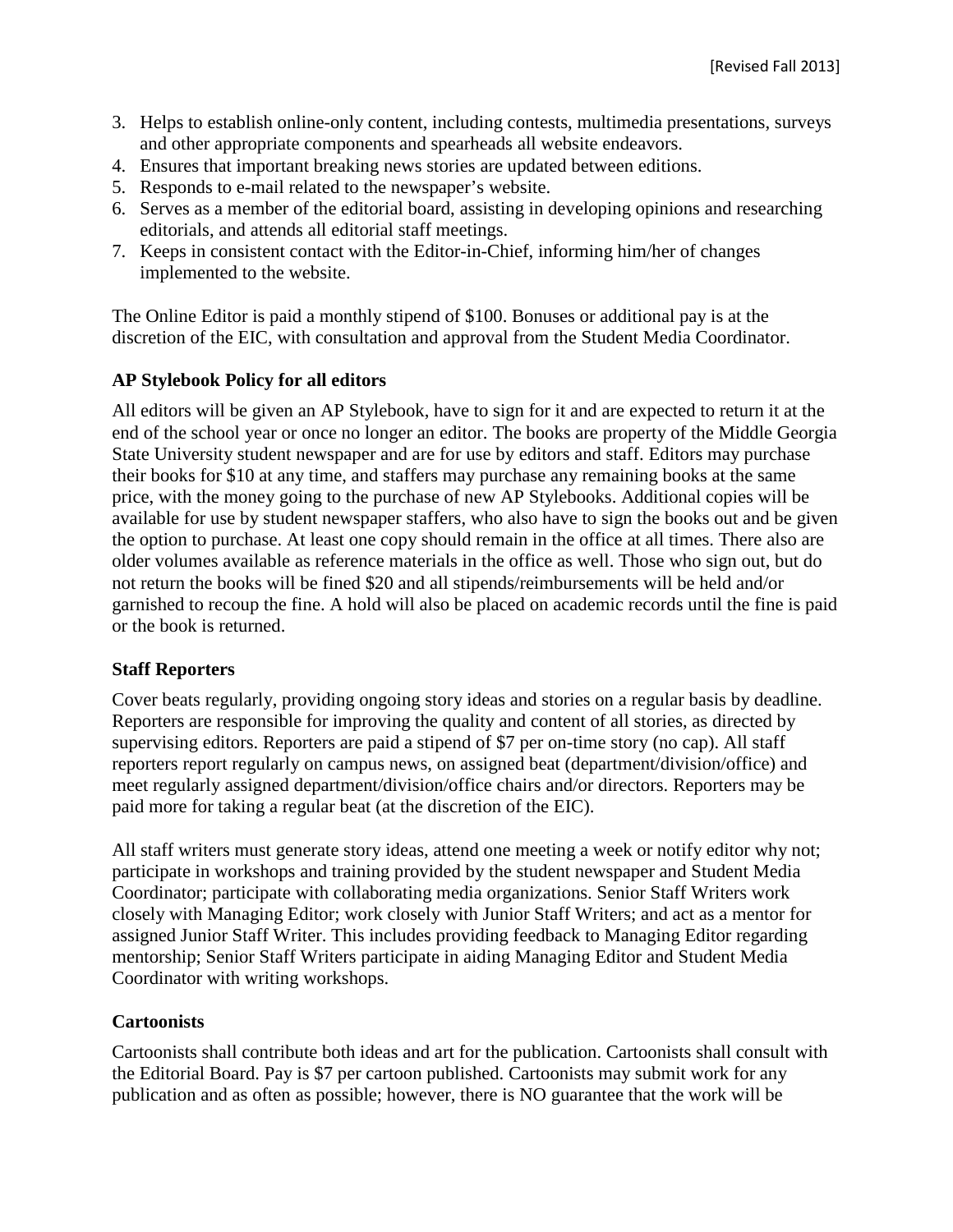published, unless otherwise stated. Content is at the discretion of the Editor-in-Chief and Managing Editor.

### **Photographers**

Photographers shall contribute both ideas and art for the publication. Photographers shall consult with the Editor, Managing Editor and Photo Editor as well as writers for assignments. Pay is \$7 stipend per photo assignment published. Photographers may submit work for any publication and as often as possible; however, there is NO guarantee that the work will be published, unless otherwise stated. Content is at the discretion of the Editor-in-Chief and Managing Editor.

### **Marketing/Advertising Manager**

The Advertising Manager of *The Statement* student newspaper is responsible for the advertising operations of the newspaper. It is the Advertising Manager's responsibility to ensure that all advertising tasks, from sales to placement to collections, are completed. This position, unlike editorial positions, is directly supervised by the Student Media Coordinator

### **Specific Duties:**

- 1. Develop advertising/marketing projects for the newspaper. Target businesses within the community and generate revenue for the newspaper in a professional manner. Work closely with the Student Media Coordinator and Editor-in-Chief to ensure advertising revenue is collected.
- 2. Train, motivate, and maintain entire advertising staff in creating and facilitating an open and inviting atmosphere. Oversee the organization of the advertising staff and the assignment of tasks and clients so that the paper is published in an orderly manner and by deadline.
- 3. Supervise all advertising positions to ensure the fulfillment of job responsibilities, explain, enforce, and meet all deadlines and policies with the staff.
- 4. Proof all advertisements placed to insure accuracy in placement and production.
- 5. Regularly check message box and follow-up.
- 6. Know and instruct all advertisers of all newspaper and Middle Georgia State University policies and procedures. In conjunction with the publications coordinator and the Editor-in-Chief, determine advertising procedures. Meet regularly with the Editor-in-Chief to keep him/her updated on progress and any potential problems or concerns.
- 7. Hold regularly scheduled meetings for advertising staff and act as chair at these meetings.
- 8. Marketing/Advertising Manager and staff are paid 30 percent commission for advertisements sold and published. Payments are issued after advertising is published.

## **Circulation Manager**

The Circulation Manager supervises and ensures the timely distribution of the newspaper; distributes marketing materials as directed; performs/assists in strategy formulations as deemed necessary. This position, unlike editorial positions, is directly supervised by the Student Media Coordinator.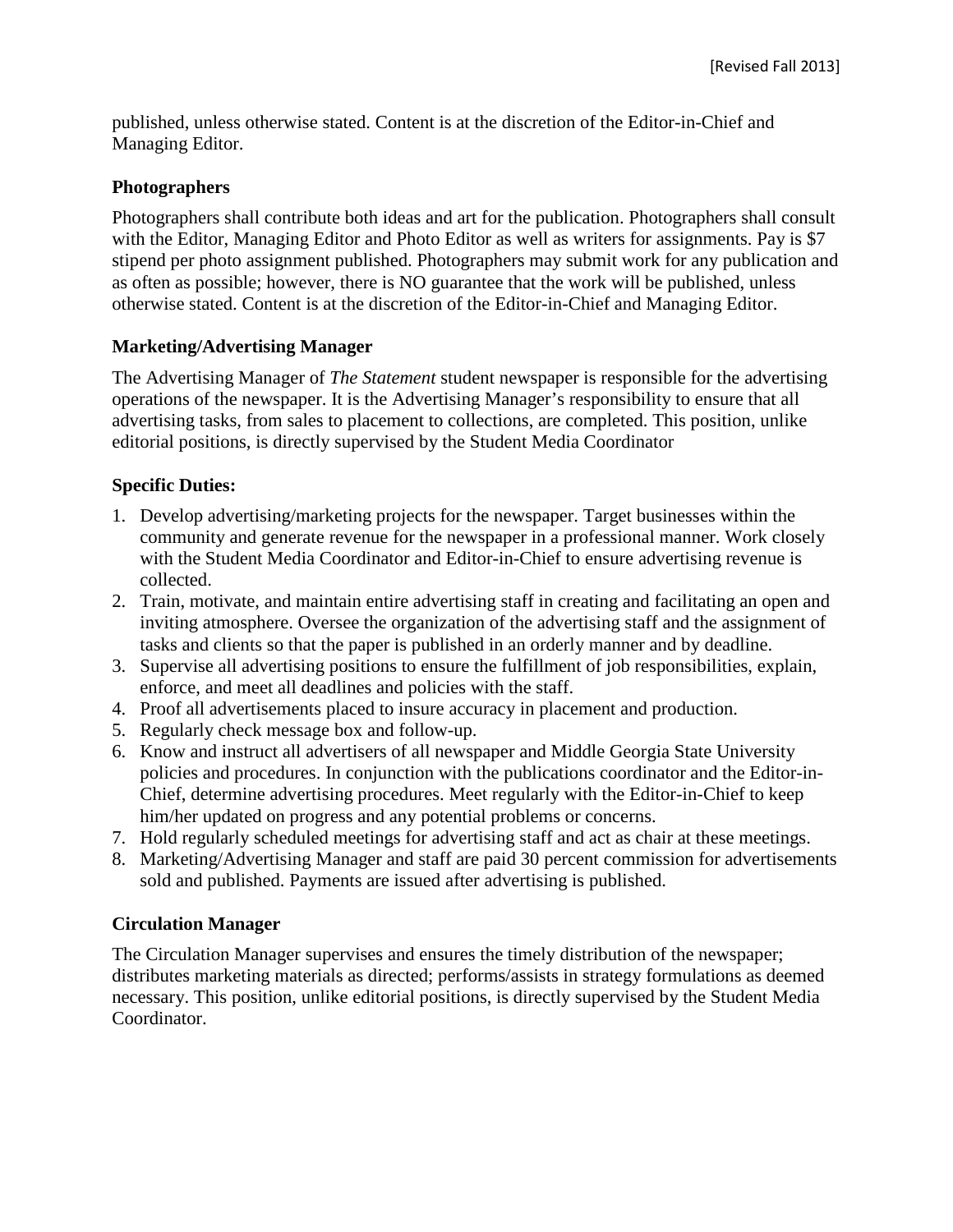## **Specific Duties:**

- 1. Collaborates with Student Media Coordinator, Marketing Manager, and/or Editor-in-Chief regarding distribution routes.
- 2. Responsible for distributing newspapers on each campus and/or within the community (as agreed upon between Student Media Coordinator, Editor-in-Chief and Circulation Manager), replacing old publications with new ones, and returning old publications to the newspaper office. Also provides reports on circulation and readership (number of papers taken from each box/stand location).
- 3. The Circulation Manager shall represent the student newspaper in a professional and positive manner, to include not driving on campus walkways.
- 4. The Circulation Manager will receive a stipend of  $$25$  per issue for distributing papers to the Macon Campus and other destinations as assigned. Additional duties may be required as the year progresses.

### **Non-Competition**

As an educational institution, the Middle Georgia State University student newspaper encourages staff members to express themselves and to work to further their journalistic goals. This can include publication in national magazines and interviews in local or national news sources or other publications. It is not appropriate, however, for any Middle Georgia State University student newspaper staff member to work or volunteer for an organization that may be seen as, or actually is, a competitor. It is also improper for any staff member to publish materials in such publications. The Student Media Coordinator will define competitor. Internships at professional news organizations not considered competitors are acceptable and are encouraged. A Middle Georgia State University student newspaper staff member's primary responsibility and obligation is with the Middle Georgia State University student newspaper; however, opportunities for staffers to work freelance or full time for other media (and make better money) do arise. Approval to work for an off-campus medium and/or any freelance work off- or on-campus (External Affairs) must be sought from the Student Media Coordinator and Editor-in-Chief in advance of the commitment. It is permissible only in noncompetitive media, on a staffer's own time, and should not conflict with the staffer's obligations to the Middle Georgia State University student newspaper.

Students who work or intern at other on- or off-campus news organizations must distinguish between whom they are working for on each individual story. They cannot cover one event or issue for more than one organization. KnighTVision is the only exception. Staff can write, photograph, edit or perform any other duties for KnighTVision, as long as there is no conflict of interest, and they identify themselves as working for both or the likelihood the story may appear in both media.

## **Ownership of Work**

Regardless if a staffer is paid or is a volunteer, the student newspaper, as represented by the Student Media Advisory Board "owns" the published and unpublished work done by the staffers, if the work was done as a staff assignment. All published work is copyrighted by the student newspaper. Ownership of unpublished work may revert to the staffer upon petition to and approval of the Editor-in-Chief and the Student Media Coordinator. The student newspaper has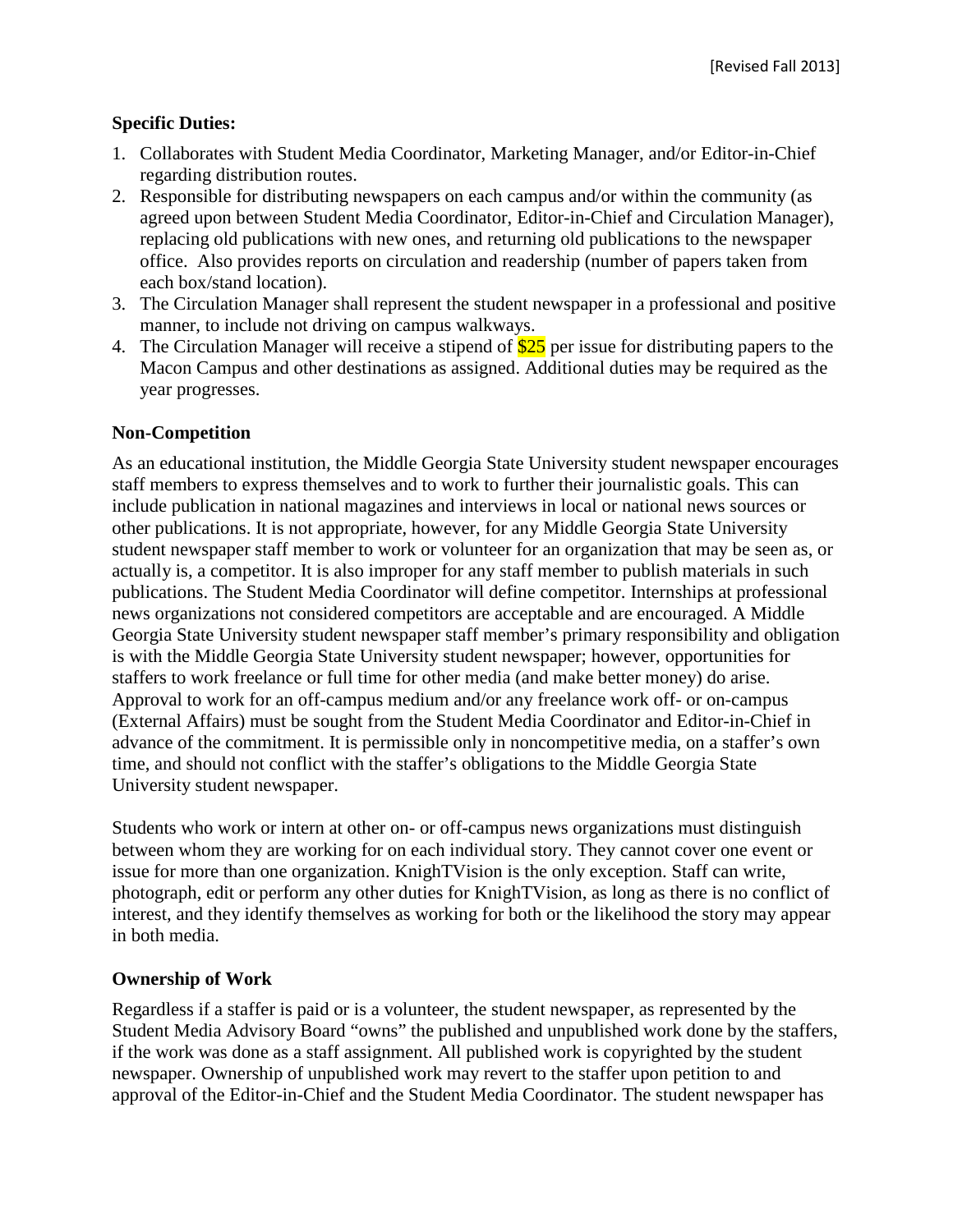unlimited use of the work. The act of voluntarily joining a publication staff indicates approval of this policy.

#### **Photo Resale Rights**

The Student Media Coordinator is authorized to permit reselling of a single copy of published or unpublished staff-created photographs. Requests for multiple copies of published or unpublished staff-created photographs must be approved by the Student Media Coordinator with the advice of the photo editor and Editor-in-Chief. In all cases, copyright of reproduced published or unpublished photographs remains with the student newspaper. Only the Student Media Coordinator is authorized to sell or otherwise transfer copyrighted material.

## **Editorial Policy**

Editorial policies are reviewed every term of office by the incoming Editor-in-Chief, but the following general policies apply, unless amended by the Editor-in-Chief. The student newspaper subscribes to the Code of Ethics of the Society of Professional Journalists, which was adopted in 1926 and revised 1973, 1984 and 1987, and the Associated Collegiate Press Model Code of Ethics for Collegiate Journalists, 1992. Although these codes generally will be enforced, the Editor-in-Chief, in consultation with the Student Media Coordinator may decide in certain instances to vary from the code.

## **Training & Workshops**

The student newspaper requires attendance at yearly orientation sessions and quarterly/monthly training updates provided by the Student Media Coordinator. The purpose of these meetings is to provide essential, fundamental training in the skills required of newspaper management, ethics, writing, computer production, layout and design, photography and advertising. This training also permits clear discussion of policies, goals, and social activities. Training may be called by the Editor-in-Chief and/or Student Media Coordinator as needed. Students join the publication with the understanding that these staff workshops are required.

## **Editorial Board**

The Student Newspaper Editorial Board is an eight-member\* board which consists of the Editorin-Chief, Layout Editor, Managing Editor, Copy Editor, section editors, Online Editor and Photo Editor/Art Director. Two staff members to represent general staff and reporters may be chosen by the staff at the discretion of the Editor-in-Chief. The board will meet once a week to discuss issues and the newspaper will take on these issues, news value, and future stories. Topic(s) will be selected each week, with one person writing for the majority opinion on a particular issue (not unlike the Supreme Court). These editorials will be the newspaper's official stand on the issues considered by the board. For that reason, representatives to the board must be representative of the entire staff. Representatives are expected to spend extra time each week working with the board. At least one more than one half of the members of the editorial board must be present each week to warrant an editorial decision. A simple majority vote is need for the board to write a specific opinion or make a decision.

\*Actual editorial board size is determined by executive positions filled or utilized.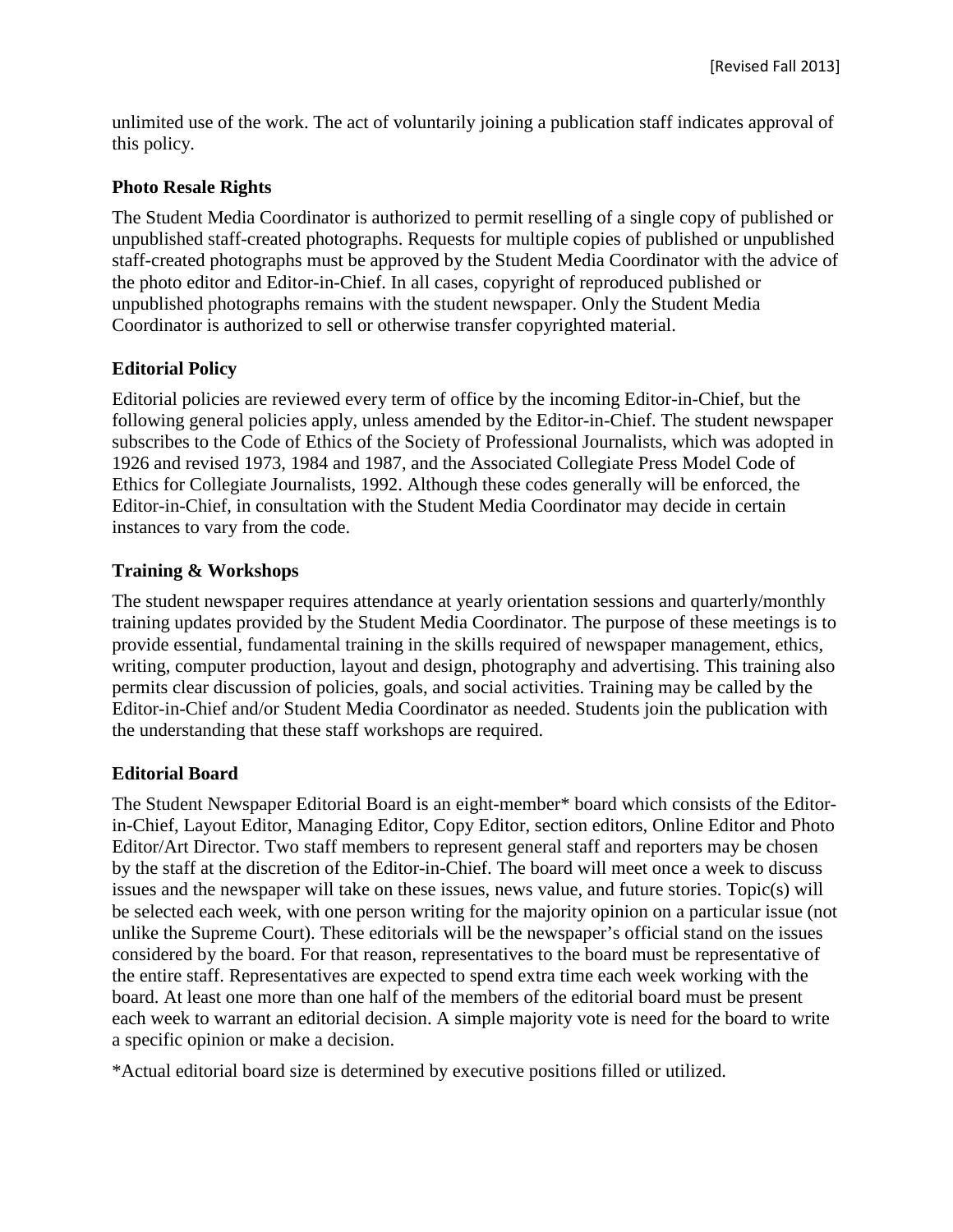### **Opinion/Viewpoints Policy**

The opinion section of a newspaper is, in its purest sense, an open forum for the community that the paper serves. More so than any other section of the paper, the opinion section belongs to the readers, and except for the unsigned staff editorial, should stay objective – or at least fair – and allow readers to present their viewpoints. The section editor is responsible for actively seeking guest columnists and expert opinion.

### **Letters to the Editor**

Letters Policy: The student newspaper will try to print all letters received. Letters should be, at maximum, 250 to 300 words long. The writer must include full name, professional title, if a Middle Georgia State University employee, Georgia resident, or year and major, if a student. An address and phone number are required with all letters sent, but will not be published. The student newspaper reserves the right to edit letters for style, possible libel, or length. The newspaper will not withhold names under any circumstance. Please address all correspondence to Letter to the Editor at **editor@mga.edu.** Priority will be given to those letters written by students, faculty and staff of the University on current events. Staff members should not inform writers as to whether the letter will run or when. The Editor-in-Chief and staff members should not use the letters sections as a forum for rebuttal, although concise clarifications or correction of erroneous material can be made if absolutely necessary. All student newspaper staff members are strongly discouraged from using the letter to the editor forum.

### **Staff Editorials**

The unsigned staff editorial of the student newspaper is the responsibility of the Editor-in-Chief, who will supervise the writing of all editorials, commentaries and opinion columns. Unless unusual circumstances are involved, reporters will not write editorials concerning their beats but will advise the Editor-in-Chief about facts not readily apparent in a story. A reporter may write a column about a story on his/her beat, but said columns should only give insight into the news gathering process and should not be used to print what the reporter suspects but cannot prove. Reporters and editors will be expected to meet the same standards of accuracy and proof in columns and editorials that must be met in news stories. An editorial is defined as an article that discusses a situation or event but does not suggest a course of action. In questionable cases, the editor makes the decision on whether an article should be designated as a column or an editorial. Working with the Editorial Board, the Editor will determine which editorial will be printed. If there is strong disagreement on a particular topic, the Editor may authorize a column in the same issue to defend the opposite point of view. The student newspaper does not run guest editorials, but in some instances, the student newspaper will print editorials from other professional or collegiate newspapers if the topic merits attention in the Middle Georgia State community. In that case, the editorials will be attributed to the appropriate publication.

## **Disclaimer**

Required to be published on a regular basis: "*The Statement* is the recognized student newspaper of Middle Georgia State University and is published biweekly (Mondays) during fall and spring semesters. Opinions and ideas expressed in (the student newspaper) are those of the individual artists, authors, or student editors, and are not those of Middle Georgia State University, its Board of Regents, the student body or the advertisers. *The Statement* is paid for, in part, through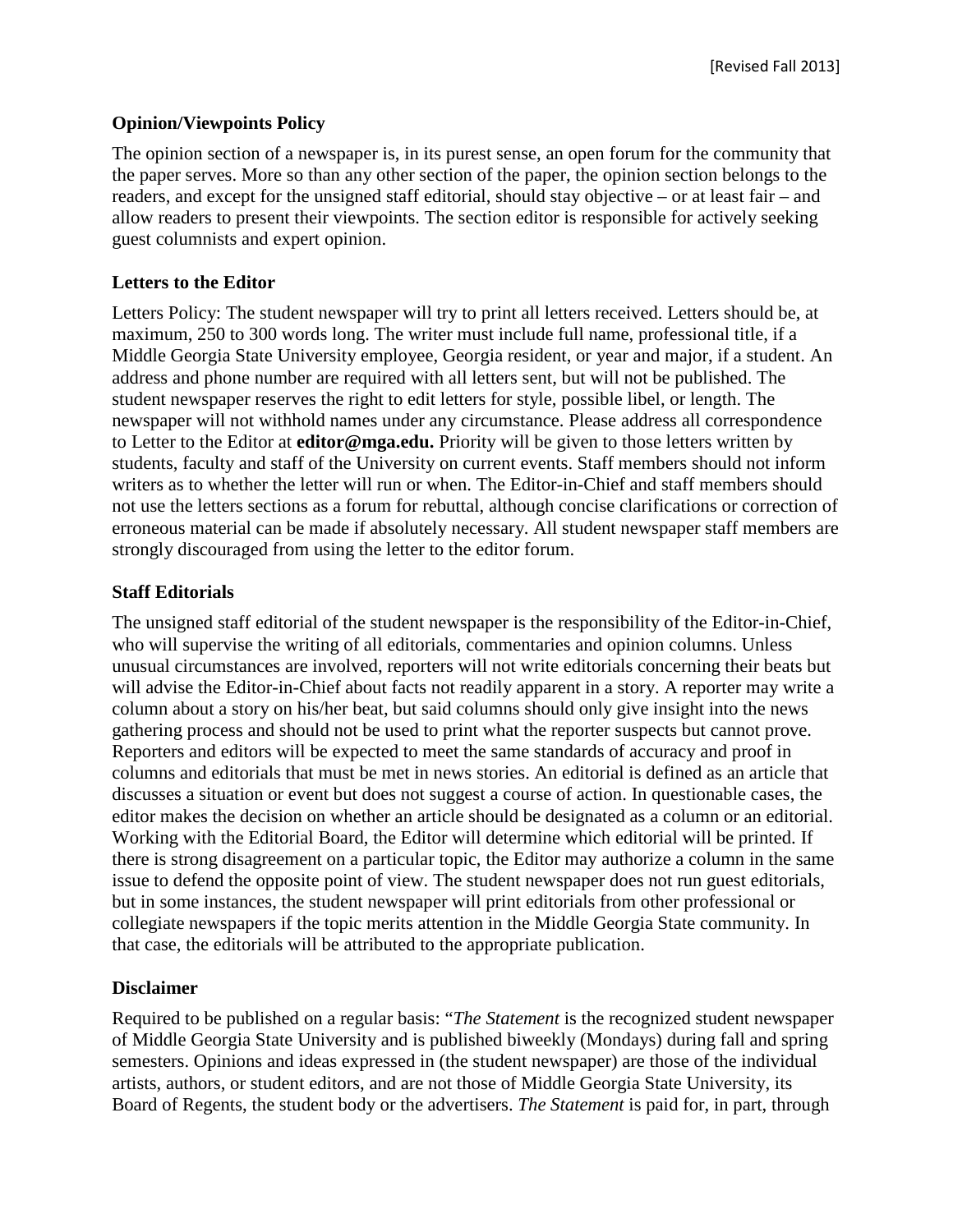student activity fees. For a review of all Middle Georgia Statement policies, see *The Statement*  Handbook at [http://www.mga.edu/arts-sciences/docs/mca/student\\_newspaper\\_handbook.pdf.](http://www.mga.edu/arts-sciences/docs/mca/student_newspaper_handbook.pdf)"

## **Correction Policy**

*The Statement* student newspaper never knowingly publishes inaccuracies. If any error is found, the student newspaper is obligated to correct the error as soon as possible, regardless of the source of the error. A consistent location, signature and style for corrections will be used.

## **Manipulation of Archives**

*The Statement* and its website, **https://mgamedia.wordpress.com/category/mgsc-news/**, strive to report the truth as accurately as possible on news events of the day. Online archives are a part of the institutional memory of the newspaper and a historical record of our community. As such, we will not remove nor attempt to hide from commercial search engines any material in our online archives – news stories, story comments, editorials, opinion columns, photographs or graphic illustrations. If an error in our archived content is brought to our attention and documented to our satisfaction, we will append the original article with an editor's note acknowledging the change made to the original archive. That decision is solely at the discretion of the current student editorial management.

To make a complaint that archived content is inaccurate, contact the Editor-in-Chief in writing by letter or e-mail with the following information:

- Name, telephone number and e-mail address
- The URL address of the content in question
- The specific content with an explanation of how the information is inaccurate.

In the case of content published more than one year ago, the complainant must provide reasonable proof to the Editor-in-Chief that the content in question is no longer accurate. For example, a copy of expungement papers should be provided in case any criminal charges are dropped. If published more than a year ago, contested quotes are highly unlikely to be amended without written or audio documentation. If the contested content was published less than a year ago, normal internal procedures for checking the material's accuracy will apply, and you may be asked to provide written documentation. Updates or corrections may be added if the material is factually inaccurate, but nothing will be removed. In the event of a correction, a note detailing the date and time of the change will be included. The request will be reviewed and checked by the editor and if the editor determines it to be valid, an update or correction will be posted.

## **COMPLAINTS BROUGHT AGAINST STUDENT NEWSPAPER LEADERS**

## **Editor-in-Chief**

*Charge* 

• When a charge is brought against the Editor-in-Chief, the Student Media Coordinator will investigate the charge and determine if reasonable grounds exist to warrant a sanction. If so, the Student Media Coordinator will provide the Editor-in-Chief a written sanction.